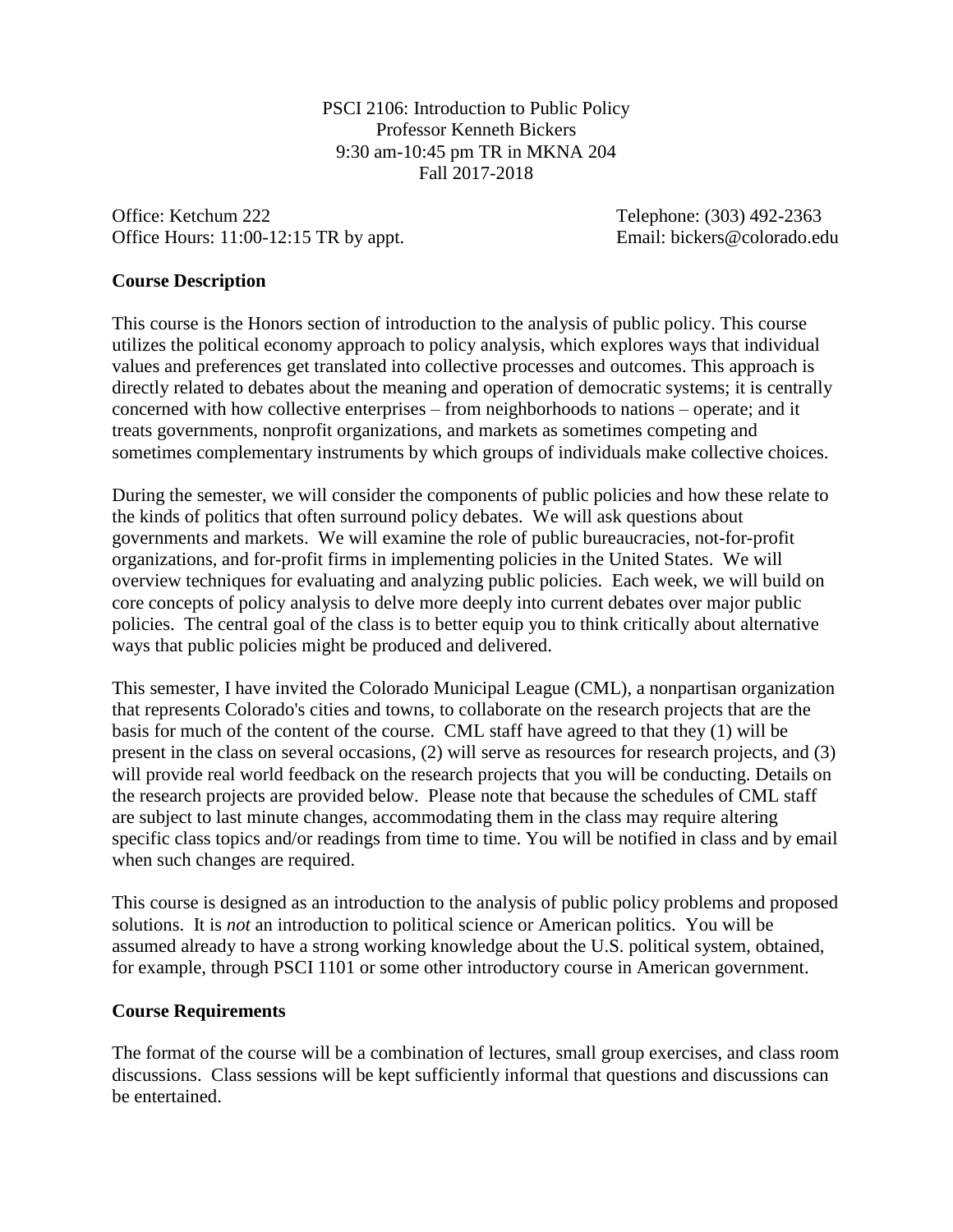The grade for the course will be determined on the basis of three exams, a variety of in-class exercises, a group-based term paper, and a group-based video presentation.

Exams. Each of the exams will be comprised of several multiple choice items and short essay questions. Questions on exams will cover readings and lecture material. Exams will be noncumulative, with the exception of one item on the final exam. The final exam will include a longer essay question designed to allow you to reflect on what you have learned over the semester.

In-Class exercises. In-class exercises will include a number of short memos and responses to readings, in-class discussions, and lecture material. They are designed to give you an opportunity to think carefully about issues central to the analysis of public policies – issues which you are likely to encounter on an exam. These exercises will be announced during the class period in which they are assigned, and will be graded using a dichotomous scale of satisfactory or unsatisfactory. A satisfactory grade means that the exercise was seriously attempted. Not being present for an exercise will produce an automatic grade of unsatisfactory. With the exception of absences that have been excused (such as for a university sponsored athletic event, or a documented illness), in-class exercises cannot be made-up. In cases of excusable absences, inclass exercises must be made-up within a week after the excused absence.

Research Papers and Video Presentations. Each student will be required to work in a group to produce two inter-related research products. These groups will be comprised generally of two to three students. Each group will be assigned at random an issue that is currently under consideration locally or statewide in Colorado. The topics include (1) the role of social media for communication and citizen engagement; (2) the impact of different types of revenue earmarking on local marijuana sales passage rates; (3) the opioid abuse problem in Colorado communities; and (4) Tiny Homes as housing alternatives.

Each group will produce a research paper of approximately 25 pages that (1) gives a brief history of the policy issue as it pertains to Colorado local governments and in so doing provides an inventory of how the policy has been implemented across the state, if at all, (2) discusses the intricacies and tradeoffs presented by the policy issue, and (3) arrives at a clear statement of the specific issues and policy options involved in the policy area. The objective in these projects is *not* to arrive at a specific policy recommendation. The objective *is* to inform decision makers about the issues that should be considered when arriving at a specific policy option.

The second research product will be a short video presentation of approximately 8-10 minutes in which each student group highlights the key by arguments and findings in its research paper. My goals for each student in these research activities are three-fold: (1) to demonstrate familiarity with key concepts of policy analysis, (2) to develop skills, at least at an introductory level, that are employed in policy analysis, and (3) to practice communicating an understanding of an important issue and available policy options for public officials in Colorado.

The final versions of the research papers will be provided to CML after grades have been submitted at the end of the semester, subject to two conditions detailed below. Likewise, after the conclusion of the semester the video presentations will be posted to a page on a social media site that is accessible and linkable by CML and its members.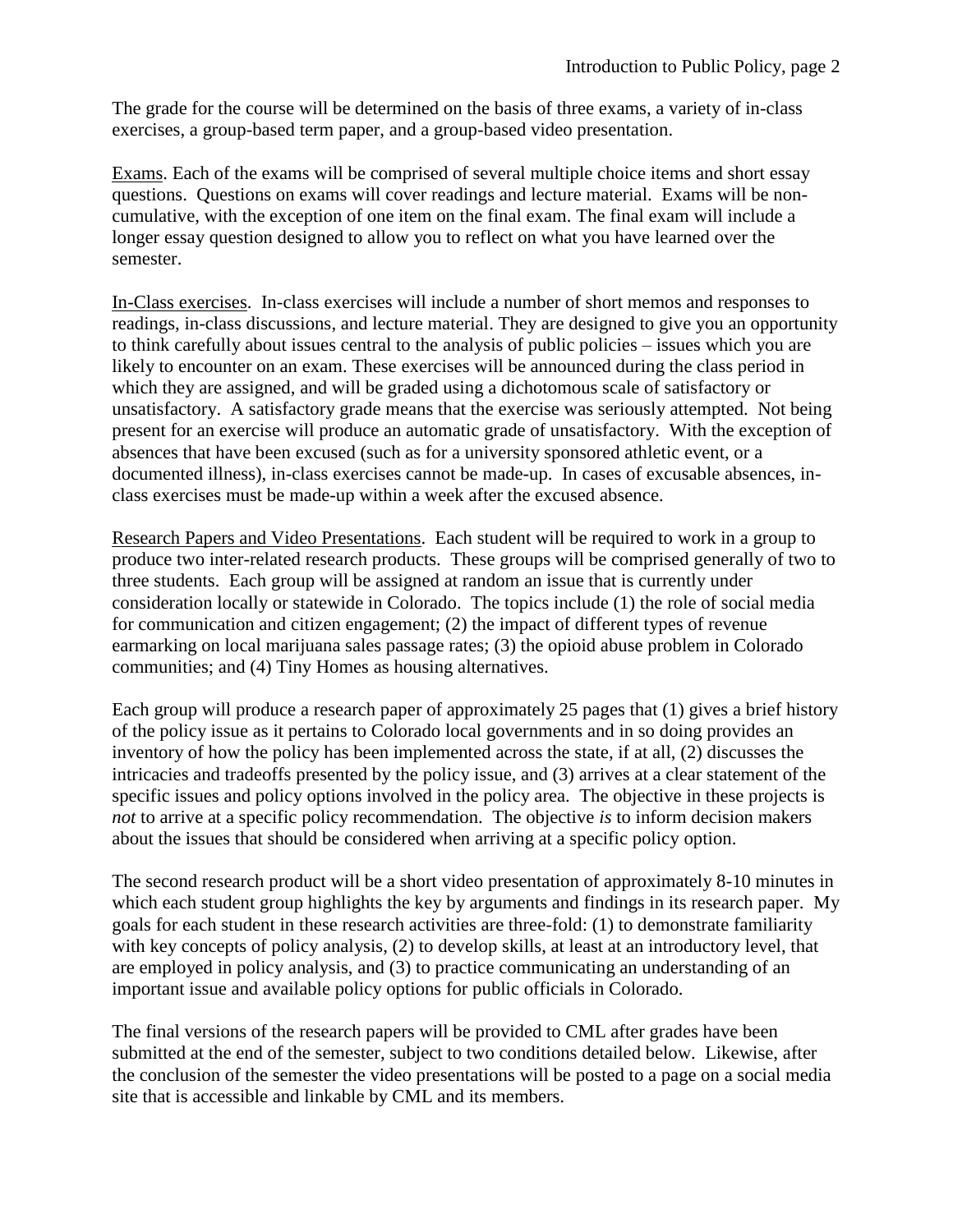Release of research papers and video presentations will be subject to two conditions: (1) each student in the group submitting the product must sign a consent form allowing its publication and dissemination by CML and (b) as the instructor of record for the course, I must deem the product worthy to be made available for such publication and dissemination.

With regard to format, these papers should be double-spaced, using a ten or twelve point font, excluding any pages used for tables or figures. They will be graded for substantive content, clarity, and grammatical precision. Papers and video presentations will be penalized one full grade if they are not turned in by 5:00 pm on the day they are due. A full letter grade reduction will be taken if the research product is submitted after the 5:00 pm deadline and for each three days that go by until it is turned in.

Additionally, at the end of the semester each student will submit individually to me a completed form that describes the relative work load of each member of the group. This form will ask you to indicate the approximate percentage of effort engaged in by each member of your group. It will also ask you to provide a short narrative describing the division of labor in researching and preparing the group's research products. In cases, where the percentages assigned are approximately equal, the same grade will be given to each member of the group. In cases, where percentages diverge by non-trivial amounts, students will be asked to discuss the discrepancy with me and the grades may be adjusted up or down so as to deal with the problem of free-riding by members of the group.

| Midterm 1          | Subtotal | 15%  |
|--------------------|----------|------|
| Midterm 2          |          | 15%  |
| Final exam         |          | 24%  |
| Term paper         |          | 24%  |
| Video presentation |          | 12%  |
| In-class exercises |          | 10%  |
|                    | Total    | 100% |

Grade. The overall grade for the course will be determined as follows:

### **Course Policies**

*Grading*. A word about my grading policy: No matter how careful, instructors sometimes make mistakes in grading. For that reason, I have an automatic regrade policy, subject to a couple of restrictions. I will be happy to regrade any assignment. I ask, however, that you hold on to any item for at least 24 hours after it is returned to you before asking for a regrade. Any request for a regrade must be made within one week after the assignment is returned to you, after which no regrading will be done. Should you feel that an assignment has been misgraded, I encourage you to take advantage of this policy. Ordinarily, the entire assignment will be regraded, which means that the grade may go up, go down, or stay the same.

*Disability accommodations*. If you qualify for accommodations because of a disability, please submit to your professor a letter from Disability Services in a timely manner (for exam accommodations provide your letter at least one week prior to the exam) so that your needs can be addressed. Disability Services determines accommodations based on documented disabilities. Contact Disability Services at 303-492-8671 or by e-mail at [dsinfo@colorado.edu.](mailto:dsinfo@colorado.edu) If you have a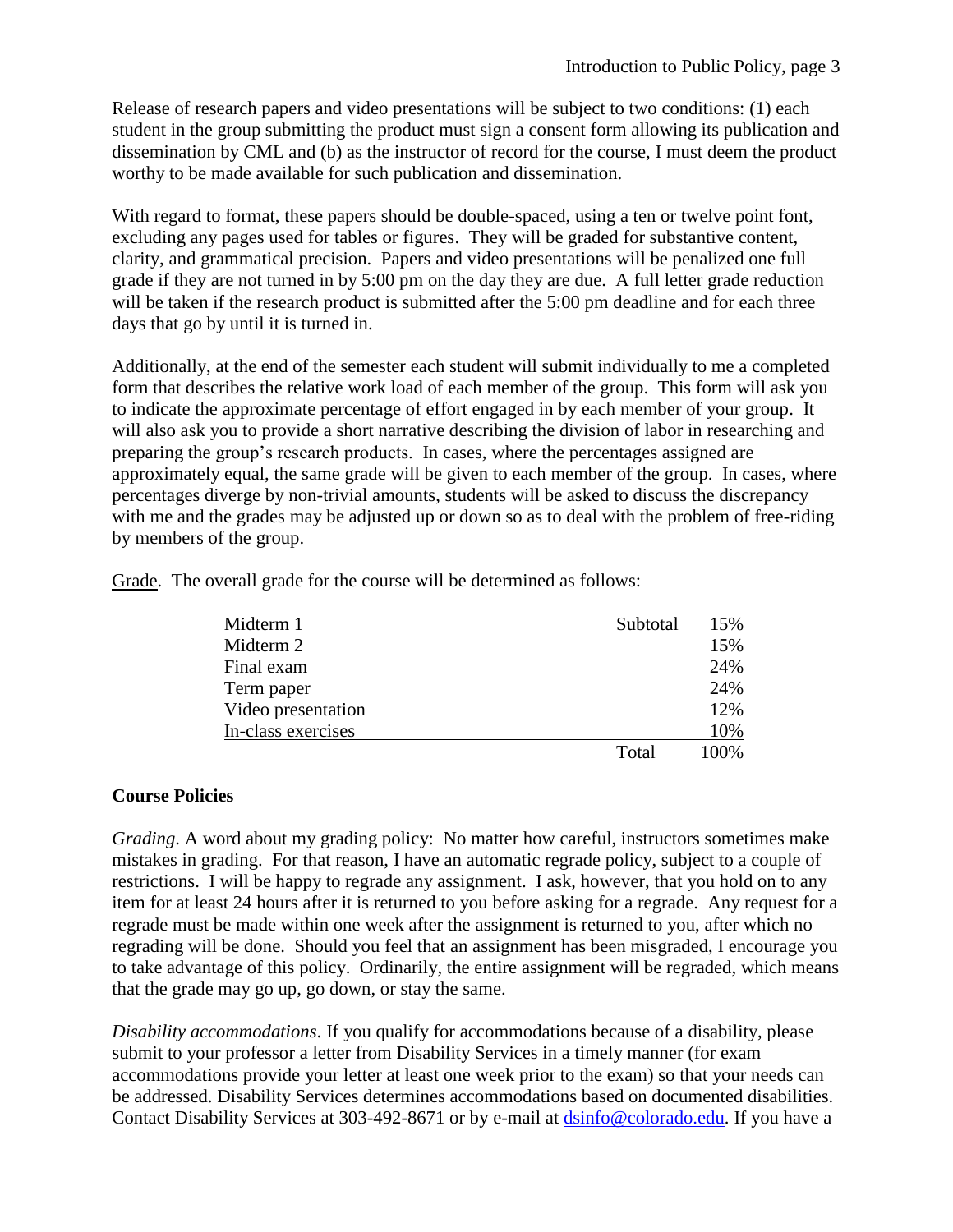temporary medical condition or injury, see [Temporary Injuries guidelines](http://www.alumniconnections.com/links/link.cgi?l=6681985&h=136804&e=UCBI-20150813152414) under the Quick Links at the [Disability Services website](http://www.alumniconnections.com/links/link.cgi?l=6681986&h=136804&e=UCBI-20150813152414) and discuss your needs with your professor.

*Religious Observances*. Campus policy regarding religious observances requires that faculty make every effort to reasonably and fairly deal with all students who, because of religious obligations, have conflicts with scheduled exams, assignments or required attendance. If you need an accommodation of any scheduled activity due to a conflict with a religious holiday or observance, please let me know in writing of the conflict no less than two weeks prior to the date of the religious observance. I will be happy to work out a suitable accommodation.

*Classroom Behavior*. This course tackles subjects that are sometimes viewed as controversial. It is incumbent on every participant in the class (instructor and students alike) to strive to maintain an environment that is conducive to learning. We should always remember that people bring differences with them into the classroom and that these differences must be respected. It is imperative that each of us maintain civility when asking questions and making comments. Likewise, questions and comments by others should be treated with civility at all times.

The University's stated policy is that students and faculty each have responsibility for maintaining an appropriate learning environment. Those who fail to adhere to such behavioral standards may be subject to discipline. Professional courtesy and sensitivity are especially important with respect to individuals and topics dealing with differences of race, color, culture, religion, creed, politics, veteran's status, sexual orientation, gender, gender identity and gender expression, age, disability, and nationalities. Class rosters are provided to instructors with legal names of students. I will gladly honor your request to address you by an alternate name or gender pronoun. Please advise me of this preference early in the semester so that I may make appropriate changes to my records. For more information, see the [policies on classroom behavior](http://www.alumniconnections.com/links/link.cgi?l=6681992&h=136804&e=UCBI-20150813152414) and [the student code.](http://www.alumniconnections.com/links/link.cgi?l=6681993&h=136804&e=UCBI-20150813152414)

*Discrimination and Harassment*. The University of Colorado Boulder (CU-Boulder) is committed to maintaining a positive learning, working, and living environment. CU-Boulder will not tolerate acts of discrimination or harassment based upon Protected Classes or related retaliation against or by any employee or student. For purposes of this CU-Boulder policy, "Protected Classes" refers to race, color, national origin, sex, pregnancy, age, disability, creed, religion, sexual orientation, gender identity, gender expression, veteran status, political affiliation or political philosophy. Individuals who believe they have been discriminated against should contact the Office of Institutional Equity and Compliance (OIEC) at 303-492-2127 or the Office of Student Conduct and Conflict Resolution (OSC) at 303-492-5550. Information about the OIEC, the above referenced policies, and the campus resources available to assist individuals regarding discrimination or harassment can be found at the [OIEC website.](http://www.alumniconnections.com/links/link.cgi?l=6681994&h=136804&e=UCBI-20150813152414) The [full policy on](http://www.alumniconnections.com/links/link.cgi?l=6681995&h=136804&e=UCBI-20150813152414)  [discrimination and harassment](http://www.alumniconnections.com/links/link.cgi?l=6681995&h=136804&e=UCBI-20150813152414) contains additional information.

*Academic Integrity*. All students of the University of Colorado at Boulder are responsible for knowing and adhering to [the academic integrity policy](http://www.alumniconnections.com/links/link.cgi?l=6681998&h=136804&e=UCBI-20150813152414) of this institution. Violations of this policy may include: cheating, plagiarism, aid of academic dishonesty, fabrication, lying, bribery, and threatening behavior. All incidents of academic misconduct shall be reported to the Honor Code Council [\(honor@colorado.edu;](mailto:honor@colorado.edu) 303-735-2273). Students who are found to be in violation of the academic integrity policy will be subject to both academic sanctions from the faculty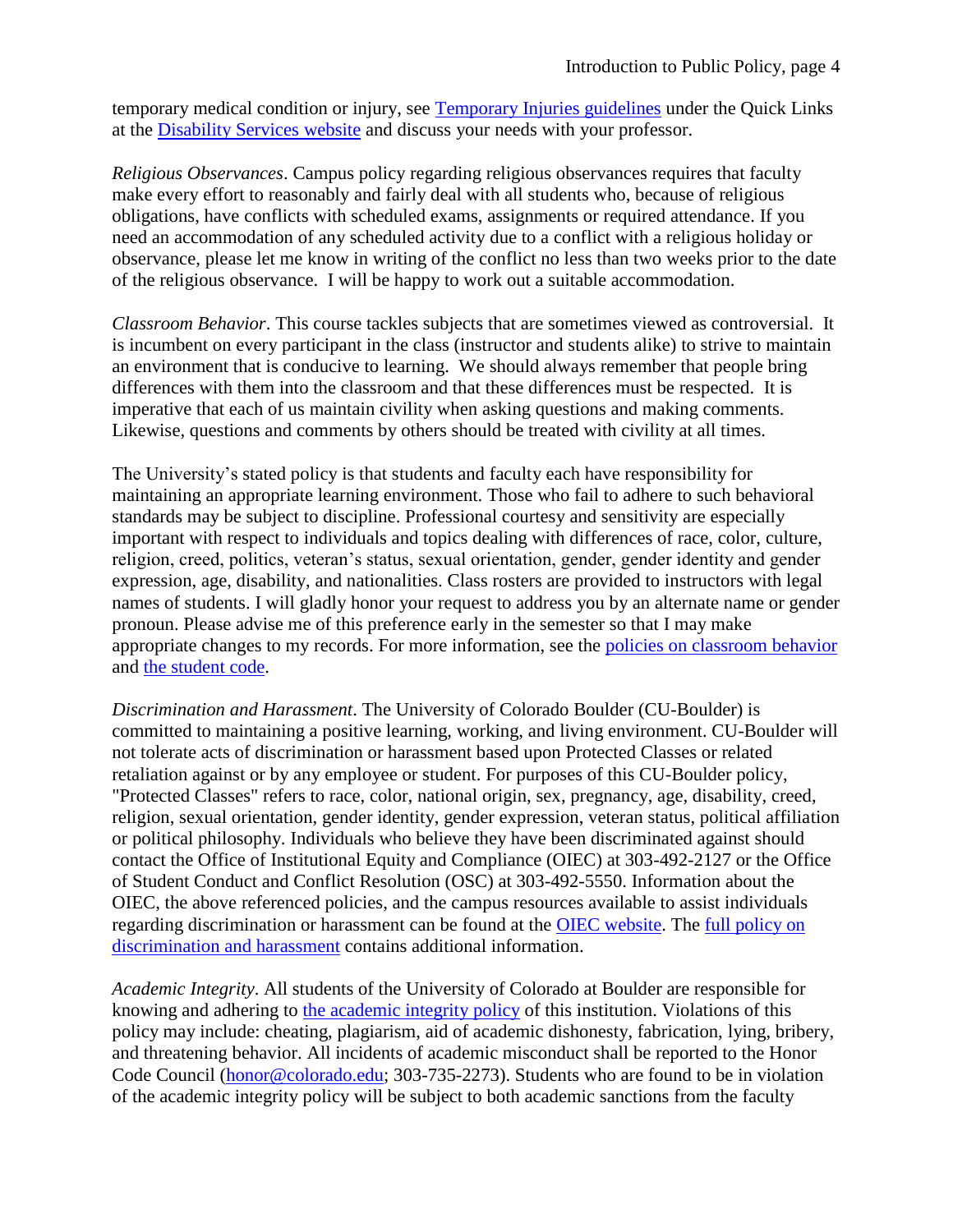member and non-academic sanctions (including but not limited to university probation, suspension, or expulsion).

Please be aware that cheating or plagiarism, of any sort, will lead to an automatic grade of zero on the item in question. Cheating is defined as using unauthorized materials or receiving unauthorized assistance during an examination or other academic exercise. Plagiarism is defined as the use of another's ideas or words without appropriate acknowledgment. Examples of plagiarism include, but are not limited to, the following: failing to use quotation marks when directly quoting from a source; failing to document distinctive ideas from a source; fabricating or inventing sources; and copying information from computer-based sources, i.e., the Internet. Additional information regarding the [Honor Code policy can be found online](http://www.alumniconnections.com/links/link.cgi?l=6681999&h=136804&e=UCBI-20150813152414) and at the [Honor](http://www.alumniconnections.com/links/link.cgi?l=6682000&h=136804&e=UCBI-20150813152414)  [Code Office.](http://www.alumniconnections.com/links/link.cgi?l=6682000&h=136804&e=UCBI-20150813152414)

### **Course Materials**

Several books will be utilized during the course:

- Bickers, Kenneth N. and John T. Williams. *Public Policy Analysis: A Political Economy Approach*. Boston: Houghton Mifflin Company, 2001. (Please do not buy this book. It will be available to you free on the class D2L website.)
- Finklea, Kristin and Lisa N. Sacco. 2013. *State Marijuana Legalization Initiatives: Implications for Federal Law Enforcement*. Congressional Research Service (Available only in Kindle format). 35 page pamphlet.
- Fischel, William A. 2005. *The Homevoter Hypothesis: How Home Values Influence Local Government Taxation, School Finance, and Land-Use Policies*. Harvard University Press (Available in paper or Kindle format).
- Gainous, Jason and Kevin M. Wagner. 2013. *Tweeting to Power: The Social Media Revolution in American Politics*. Oxford University Press (Available in paper or Kindle format).
- Smith, Daniel A. and Caroline Tolbert. 2004. *Educated by Initiative: The Effects of Direct Democracy on Citizens and Political Organizations in the American States*. University of Michigan Press (Available in paper or Kindle format).
- Vance, J. D. 2016. Hillbilly Elegy: *A Memoir of a Family and Culture in Crisis*. Harper Press (Available in paper or Kindle format).

Additionally, a number of articles and other supplemental materials will be used through the semester. Some of these will be on the D2L course location. Others will be accessible via the web at [www.JStor.Org](http://www.jstor.org/) and/or [Scholar.Google.Com.](https://scholar.google.com/)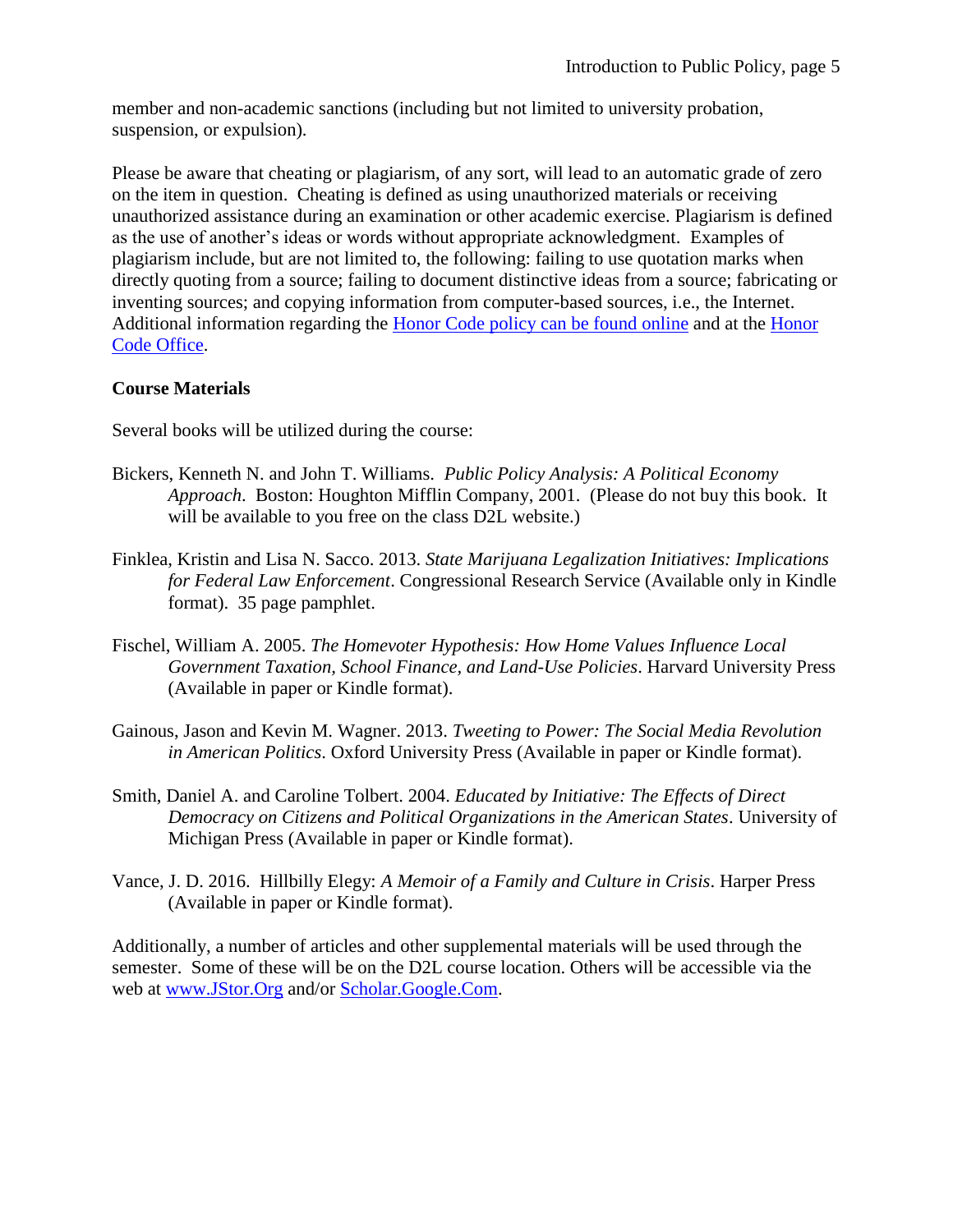## **Course Outline**

Week 1: August 29 (No class or office hours Thursday, August 31)

| Topic:    | Overview of public policy analysis: public policies as hypotheses |
|-----------|-------------------------------------------------------------------|
| Readings: | Bickers memo on "Scientific Method" on D2L                        |

Week 2: September 5 & 7

| Topic:    | Assumptions in a political economy approach to policy analysis |
|-----------|----------------------------------------------------------------|
| Readings: | Bickers & Williams, chapters 1                                 |
|           | Smith and Tolbert, chapters 1 & 2                              |

## Week 3: September 12 & 14

| Topic:    | Democratic Governance & Forms of Democracy |
|-----------|--------------------------------------------|
| Readings: | Bickers & Williams, chapters $2 & 3$       |
|           | Smith and Tolbert, chapters $5 & 6$        |

## Week 4: September 19 & 21

| What is the impact of different types of revenue earmarking on local   |
|------------------------------------------------------------------------|
| marijuana sales passage rates? In places that have legalized, for what |
|                                                                        |
|                                                                        |

### Week 5: September 26 & 28

| Topic:    | The Problem of Collective Action    |
|-----------|-------------------------------------|
| Readings: | Bickers & Williams, chapter $4 & 5$ |
|           | Gainous and Wagner, chapters 1 - 6. |

# Week 6: October 3 & 5

| Topic:      | Government and Collective Action Problems (Tuesday Only)                    |
|-------------|-----------------------------------------------------------------------------|
| Readings:   | Gainous and Wagner, chapters $7 - 9$                                        |
| Case:       | Social Media for Communication and Citizen Engagement                       |
| Key Issues: | How has the adoption of social media altered the ways that government       |
|             | officials communicate with members of the public? How has this              |
|             | adoption enabled residents to influence the policymaking and                |
|             | implementation of policies by local governments? In what types of           |
|             | communication, in particular, are social media utilized (e.g., emergencies, |
|             | local events, official proceedings, upcoming ballot measures, budget        |
|             | information, hearing from citizens, etc.)?                                  |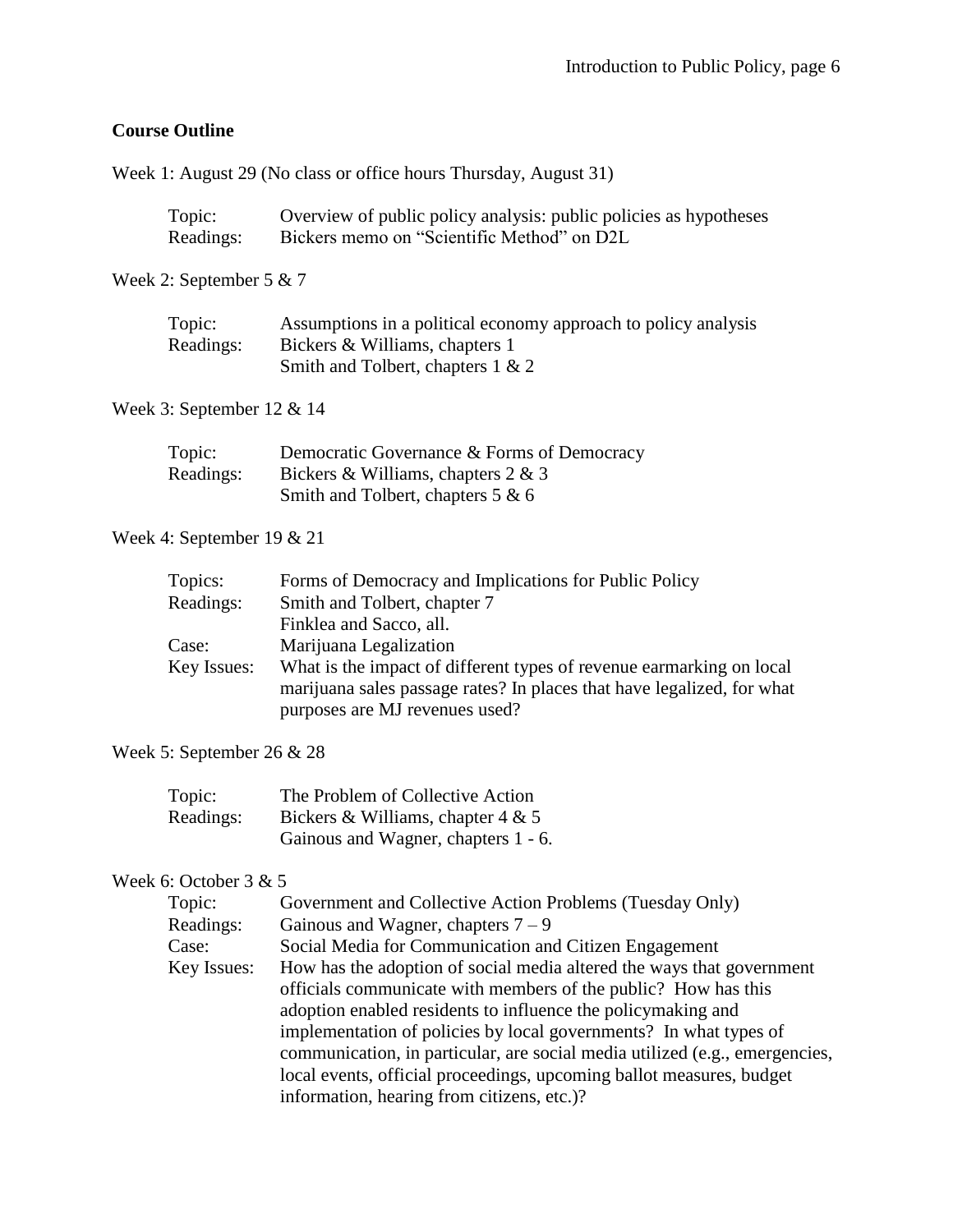### **Exam 1: Thursday, October 5**

Week 7: October 10 & 12

| Topic:    | The Market as a Collective Action Mechanism |
|-----------|---------------------------------------------|
| Readings: | Bickers & Williams, chapters 5 - 7          |

Week 8: October 17 & 19

| Topic:      | Markets and Local Government                                              |
|-------------|---------------------------------------------------------------------------|
| Readings:   | Fischel, chapters $1 - 4$ , 9 - 10                                        |
| Case:       | Tiny Homes as Housing Alternatives                                        |
| Key Issues: | How common are Tiny Homes in the community to date? Are they a            |
|             | response to affordability challenges or instead lifestyle statements? Are |
|             | they a welcome addition in the community or viewed as threats to property |
|             | values? What zoning and enforcement approaches, if any, is the            |
|             | community using with respect to Tiny Houses?                              |
|             |                                                                           |

Week 9: October 24 & 26

| Topic:    | Policy Analysis in the American Political Context |
|-----------|---------------------------------------------------|
| Readings: | Bickers & Williams, chapters 8                    |
| Project:  | In-Class Research Project Work Session (Thursday) |

Week 10: October 31 & November 2

### **Exam 2: Tuesday, October 31**

| Topic:    | Social Policy in a Polycentric Political System |
|-----------|-------------------------------------------------|
| Readings: | Vance, all (Thursday)                           |

Week 11: November 7 & 9

| Topics:     | Social Policy in a Polycentric Political System (continued)             |
|-------------|-------------------------------------------------------------------------|
| Readings:   | Vance, all (continued)                                                  |
| Case:       | Opioid abuse epidemic                                                   |
| Key Issues: | What is the scale of the opioid abuse problem? What can be done at      |
|             | various levels of government for addressing the problem? What successes |
|             | are being seen, to date?                                                |

#### Week 12: November 14 & 16

In-class group research paper presentations Group paper first drafts due no later than Sunday, November 19 at midnight.